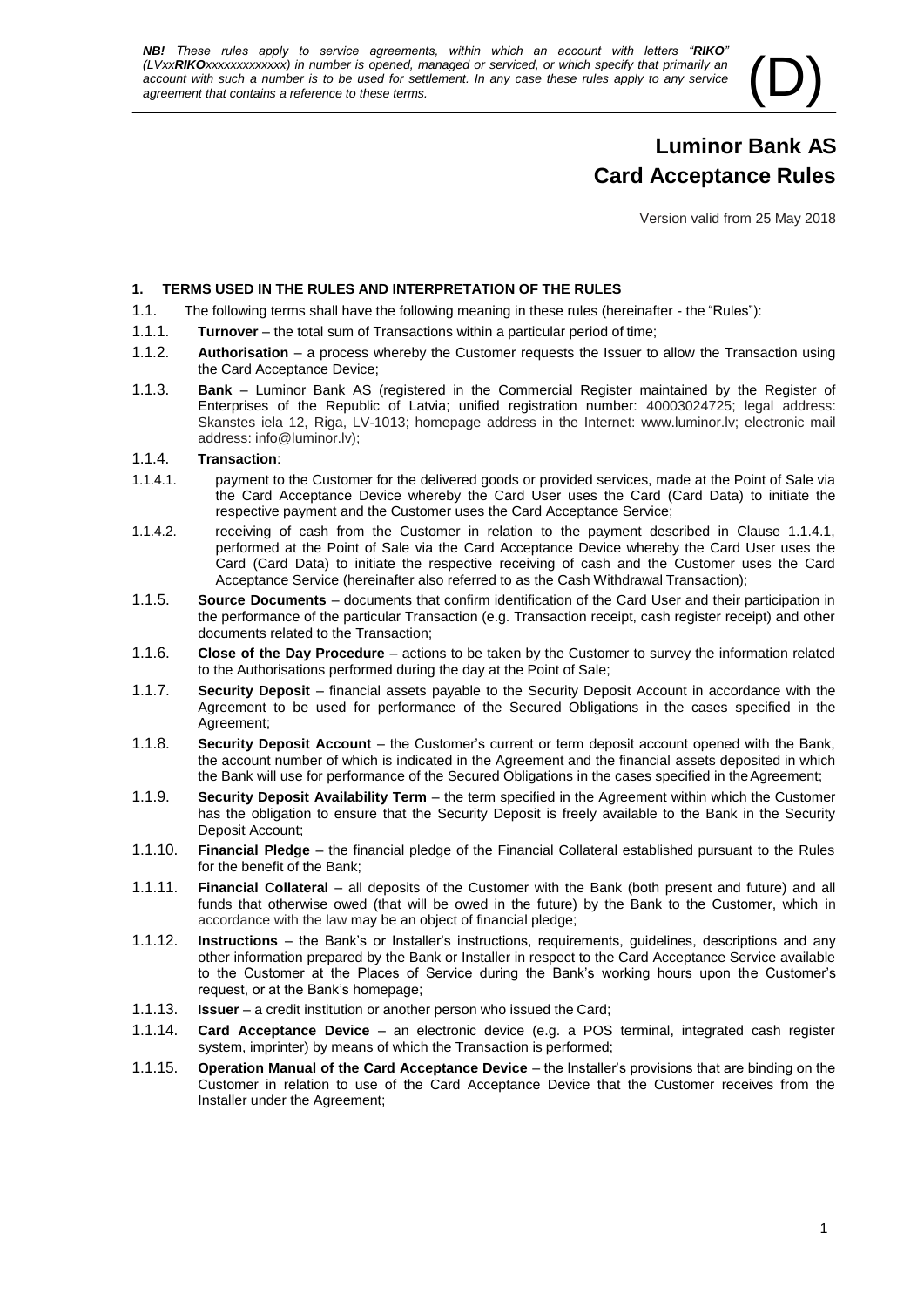#### 1.1.16. **Rules of Card Organization**:

- 1.1.16.1. in relation to Transactions with Cards of the system created, managed or otherwise controlled by Visa regulatory enactments and other documents issued or approved by Visa (e.g., *Articles of Association of Visa Europe Limited*, *Visa Europe Limited Operating Regulations*);
- 1.1.16.2. in relation to Transactions with Cards of the system created, managed or otherwise controlled by MasterCard – regulatory enactments and other documents issued or approved by MasterCard (e.g., *Bylaws of MasterCard International Incorporated*, *MasterCard Rules*, *Maestro Global Rules*);
- 1.1.17. **Card Acceptance Service**  a service of acceptance of payment cards of the system created, managed or otherwise controlled by Visa or MasterCard that the Bank provides to the Customer in accordance with the Agreement for the purpose of performance of Transactions;

#### 1.1.18. **Card**:

- 1.1.18.1. a payment card of the system created, managed or otherwise controlled by Visa (e.g., *Visa Classic*, *Visa Electron*) that is used to perform the Transaction;
- 1.1.18.2. a payment card of the system created, managed or otherwise controlled by MasterCard (e.g., *MasterCard*, *Maestro*) that is used to perform the Transaction;
- 1.1.19. **Card Data**  information regarding the Card number, expiry, verification code;
- 1.1.20. **Card User**  a natural person whose name and surname is indicated on the Card and who has an agreement with the Issuer regarding use of the Card issued by the latter or who has been otherwise authorised to perform Transactions with the Card;
- 1.1.21. **Customer**  the person who has concluded the Agreement with the Bank;
- 1.1.22. **Parties**  the Customer and the Bank (collectively);
- 1.1.23. **Party**  each of the Parties individually;
- 1.1.24. **Contractual Payment**  a payment that the Customer has the obligation to make to the Bank under the Agreement;
- 1.1.25. **Agreement**  the agreement between the Parties regarding the Card Acceptance Service (together with the Rules and other documents that regulate the terms and conditions of the abovementioned agreement, as agreed by the Parties);
- 1.1.26. **Secured Obligations**  all of the Customer's payment obligations arising out of the Agreement (both the existing and contingent liabilities and payment obligations subject to conditions suspensive and resolutory);
- 1.1.27. **Payment Card Organization** MasterCard or Visa;
- 1.1.28. **MasterCard**  the international payment card organization *MasterCard International Incorporated*, its subsidiaries and companies otherwise affiliated to *MasterCard International Incorporated*;
- 1.1.29. **Appendix**  Appendix to the Rules, specifying the information on the amount of Interchange Fees and fees imposed by Payment Card Organizations. The Appendix is available to the Customer at the Places of Service during the business hours of the Bank upon the Customer's request or at the Bank's homepage or provided by the Installer;
- 1.1.30. **Application**  the written application, in the form set by the Bank, that the Customer has submitted to the Bank upon applying for the Card Acceptance Service at a particular Point of Sale;
- 1.1.31. **Complaint**  a complaint submitted by the Issuer pursuant to a request from the Card User to the Bank (including with mediation of Visa or MasterCard), disputing a Transaction in any part thereof and receiving from the Bank the amount of the disputed Transaction. Such complaint will be reviewed in line with the procedure stipulated under the Rules of the Card Organization;
- 1.1.32. **Initial Security Deposit Amount**  the amount of the Security Deposit determined at the time of entering into the Agreement and indicated in the Agreement;
- 1.1.33. **Interchange Fee**  a fee payable by the Bank either directly or indirectly to the Issuer in relation to the performance of every Transaction;
- 1.1.34. **Point of Sale**  the Customer's point of sale indicated in the Application, where the Transactions are performed;
- 1.1.35. **Installer**  a person who, under an agreement between the person and the Bank, installs at the Point of Sale the Card Acceptance Device that is either the property of the person or is otherwise legally at the disposal of the person, delivers the respective Card Acceptance Device to the Customer and accepts the Card Acceptance Device from the Customer, and services the Card Acceptance Device in the event the respective Card Acceptance Device is to be installed at the Point of Sale according to the Application;
- 1.1.36. **Further Security Deposit Amount**  the amount of the Security Deposit that is determined in accordance with the Agreement after the Agreement has been entered into;
- 1.1.37. **Visa**  the international payment card organization *Visa Europe Limited*, its subsidiaries and companies otherwise affiliated to it;
- 1.1.38. **General Terms**  the Bank's General Terms and Conditions.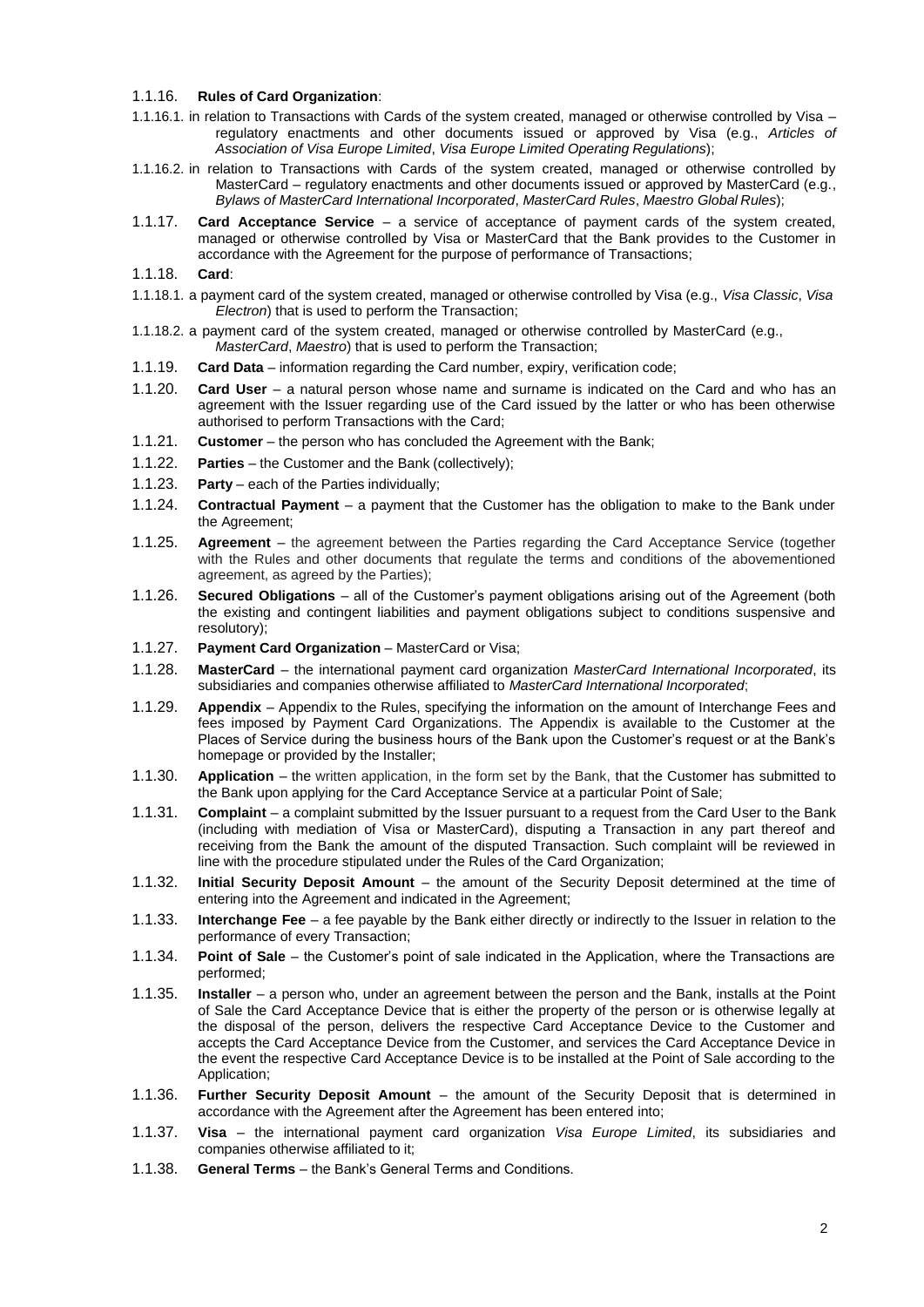- 1.2. Unless otherwise provided in the Rules and unless the context requires otherwise:
- 1.2.1. references to Chapters, Clauses or Sub-clauses in the Rules mean references to the Chapters, Clauses or Sub-clauses of the Rules (respectively);
- 1.2.2. terms, that are explained in singular in Clause 1, shall be interpreted accordingly also when in the Rules these terms are used in plural and vice versa;
- 1.2.3. the terms used in the Rules, that are not no explained in Clause 1, correspond to the terms used in the General Terms;
- 1.2.4. the terms used in the Agreement correspond to the terms used in the Rules;
- 1.2.5. the term "person" in the Rules shall also mean a group of persons that does not have the status of a legal person, but which is recognised as subject of the law (e.g., a partnership);
- 1.2.6. reference in the Rules to any document includes a reference to that document with all amendments thereto and any novations thereof.
- 1.3. The reference to the Agreement in the Rules also includes a reference to the Rules.
- 1.4. Headings of the Chapters in the Rules are included for convenience only, not for interpretation of the Rules.
- 1.5. If any of the parts of the Rules is invalid or becomes such the other parts of the Rules shall not be affected by this.
- 1.6. In case of discrepancies between the text of the Rules in Latvian and the text of the Rules in foreign language the text of the Rules in Latvian shall prevail.

# **2. GENERAL ISSUES**

- 2.1. The Rules govern the legal relationships between the Parties in relation to the Card AcceptanceService.
- 2.2. The List of Conditions and General Terms shall also apply to the legal relationships between the Parties in relation to the Card Acceptance Service, unless otherwise provided in the Rules.
- 2.3. The rendering and receiving of the Card Acceptance Service under the Agreement is also subjected to the requirements of the Rules of Card Organizations to the extent they apply to the legal relationships between the Parties in relation to the Card Acceptance Service.
- 2.4. The Bank is entitled to amend the Rules unilaterally in accordance with the General Terms.
- 2.5. By entering into the Agreement the Customer represents that:
- 2.5.1. the Customer has the necessary knowledge, qualification, experience, authority and all necessary licences and certificates that are necessary according to the legal enactments to offer the delivery of goods and rendering of services at the Point of Sale, as well as to enter into and perform transactions of the delivery of the respective goods and rendering of the respective services;
- 2.5.2. the Customer's right to offer the delivery of goods and rendering of services at the Point of Sale and the Customer's right to enter into and perform transactions of the delivery of the respective goods and rendering of the respective services are not restricted either administratively or by the court or otherwise.
- 2.6. The Customer shall maintain the validity of all licences, permits and certificates indicated in Clause 2.5 over the entire term of validity of the Agreement and submit copies of the abovementioned documents to the Bank (by presenting the original document) upon the latter's request. The Customer shall notify the Bank within 5 (five) business days on that:
- 2.6.1. the Customer's right to offer the delivery of goods and rendering of services via the Point of Sale are restricted either administratively or by the court or otherwise;
- 2.6.2. the Customer's right to enter into and perform transactions of the delivery of the respective goods or rendering of the respective services are restricted either administratively or by the court or otherwise.
- 2.7. The Customer shall notify the Bank on any other changes to the information that the Customer provided to the Bank in relation to the Agreement within 5 (five) business days after the introduction or occurrence of the changes concerned.
- 2.8. The Customer shall provide to the Bank information requested by the latter regarding the Customer's financial standing, property and all encumbrances thereof. Such data shall be provided within the term indicated by the Bank that may not be shorter than 5 (five) business days counted from the date of receipt of the respective request of the Bank.
- 2.9. The Customer shall not transfer the rights enjoyed by the Customer or the obligations undertaken by the Customer in accordance with the Agreement to a third party without prior written consent of theBank.

# **3. GENERAL OBLIGATIONS OF THE CUSTOMER RELATED TO ACCEPTANCE OF CARDS**

- 3.1. The Customer shall submit a separate Application to the Bank for each Point of Sale.
- 3.2. The Customer shall use only such Card Acceptance Devices that have valid  $1<sup>st</sup>$  (first) and  $2<sup>nd</sup>$  (second) level approvals issued by EMVCo, LLC, the information regarding of which is available at the Internet homepage of EMVCo, LLC (http://www.emvco.com). The Customer shall ensure the compliance of the Card processing infrastructure with the Payment Card Industry Data Security Standards *(PCI DSS)*, the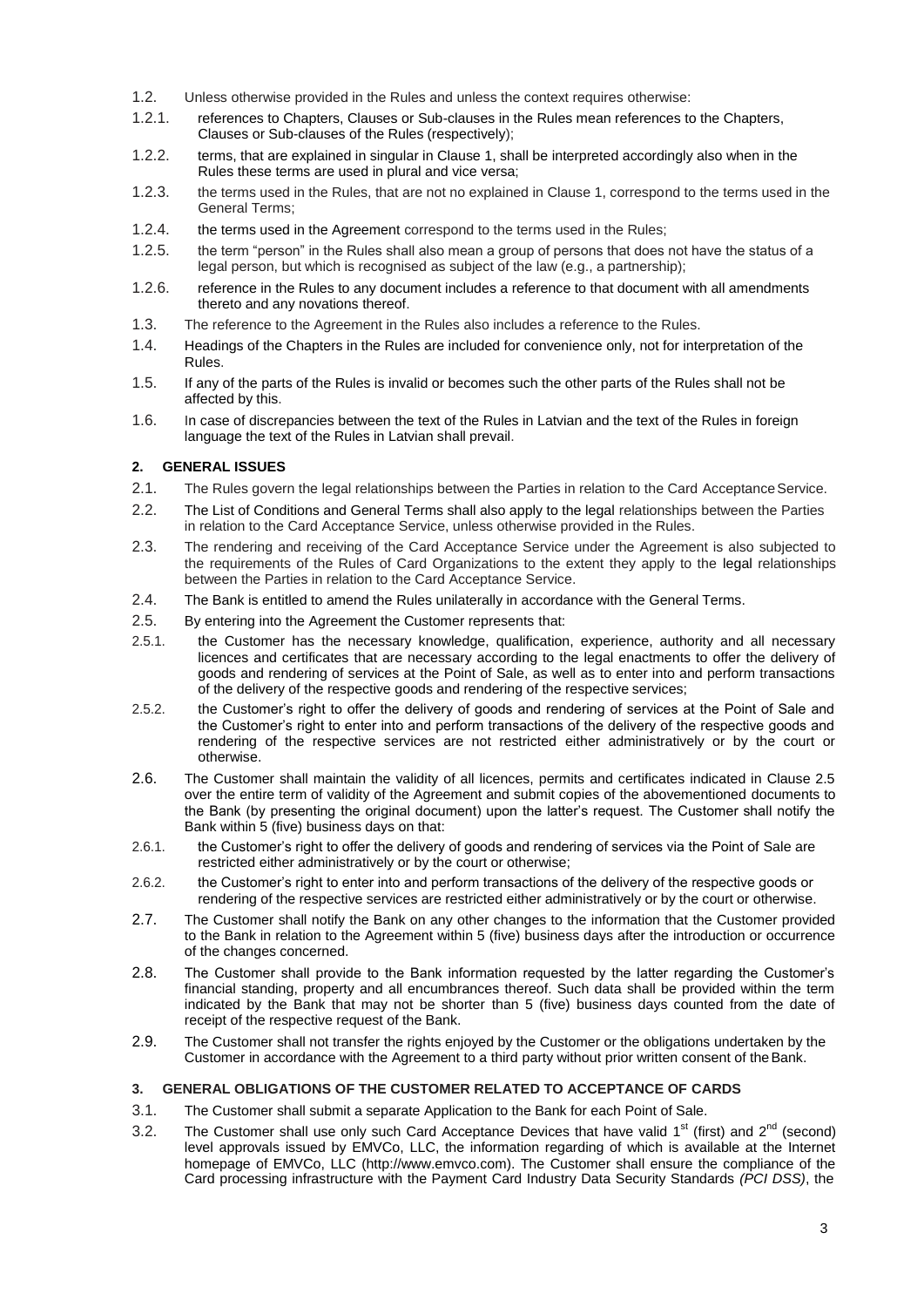information regarding which is available at the Internet homepage of the PCI Security Standards Council (https://www.pcisecuritystandards.org).

- 3.3. At the Point of Sale Transactions may be performed by means of one or several Card Acceptance Devices. Each separate Card Acceptance Device may perform Transactions in only one currency.
- 3.4. Upon the arrangement of the Transaction with a Card the Customer shall clearly indicate the amount and currency of the Transaction in the Source Document.
- 3.5. The Customer shall ensure that the Close of the Day Procedure is performed every day during which Transactions have been performed by means of the Card Acceptance Device.
- 3.6. At each Point of Sale the Customer may accept valid Cards that are presented according to the relevant Instructions as a means of payment only for such goods and services that correspond to the type of business of the respective Point of Sale indicated in the Application.
- 3.7. The Customer shall immediately notify the Bank on each occasion when the Customer has identified suspicious actions with a Card or he has doubts regarding the genuineness of the Transaction, and on each occasion of illicit use or attempted illicit use of the Card Acceptance Device. The Parties shall use the contact information of the Parties indicated in the Agreement for the purpose of information exchange in relation to the cases described in this Clause.
- 3.8. The Customer shall store to Source Documents for a period of at least 2 (two) years after the date of the Transaction and to submit such to the Bank not later than within 3 (three) business days after the date of receipt of a respective request from the Bank.
- 3.9. The Customer shall store the Card Data in the Card Acceptance Device in an unchanged format until the delivery of the relevant data to the Bank.
- 3.10. The Customer shall cooperate with the Bank, Visa and MasterCard upon examination of Transactions or supervision of the Customer and the Point of Sale performed by the abovementioned. Having received a request from the Bank, Visa or MasterCard, the Customer shall ensure that it is possible for the respective person to conduct examination of the Customer and the Point of Sale, access all necessary information related to Transactions and the Point of Sale, as well as immediately, but not later than within 2 (two) business days provide any other information requested by the Bank, Visa or MasterCard. The Bank and the Installer may verify whether the Customer complies with all provisions of the Agreement that concern the use of the Card Acceptance Device and that no other devices of acceptance of Cards are connected at the Point of Sale.
- 3.11. The Customer shall ensure that Visa and MasterCard graphic logotypes of relevant design and colour (including, but not limited to Visa, MasterCard and Maestro graphic logotypes – depending on the type of the Cards accepted at the Point of Sale), which inform about the acceptance of the particular Cards, are available at the Point of Sale in a manner easily perceivable by the Card User. The graphical logotypes used at the Point of Sale shall not differ from each other as to their size and placement at the Point of Sale.
- 3.12. The Customer shall be prohibited to:
- 3.12.1. charge an additional fee for Card payments, except in cases where charging of such fee is mandatory subject to the applicable regulatory enactments or the Bank has agreed to charging of such additional fee in line with the Rules of Card Organizations. Where charging of the additional fee is mandatory due to the applicable regulatory enactments, such additional fee shall be included in the amount of the Transaction and shall not be separately charged;
- 3.12.2. determine minimum and maximum Transaction amounts as well as place any announcements at the Point of Sale indicating that such amounts are determined;
- 3.12.3. divide a Transaction in several parts in order to avoid Authorisation of the Transaction and arrangement thereof for the full amount;
- 3.12.4. perform Transactions without physical presence of the Card at the Point of Sale, except in cases provided in Chapter 5;
- 3.12.5. accept the Card as a mean of payment for refinancing or discharge of existing liabilities or for business operations performed by a third party;
- 3.12.6. issue a commercial cheque, bill of exchange or another document that may be used for further payments;
- 3.12.7. disburse cash or arrange a noncash transfer to the Card User where it is necessary to repay the Transaction amount to the Card User;
- 3.12.8. request and use the Card User's Card or the account number linked to the Card for any purposes other than the performance of Transactions;
- 3.12.9. allow that Source Documents become available to third parties;
- 3.12.10. cumulate information about the Card User, Card Data and any other information related to acceptance of Cards and the Card User outside the Card Acceptance Device, use such information and disclose it to third parties (except in cases where provision of information is stipulated by applicable regulatory enactments);
- 3.12.11. use such Card Acceptance Device that copies, records or otherwise saves information that is contained in the Card's magnetic strip or microchip in the Customer's data processing systems;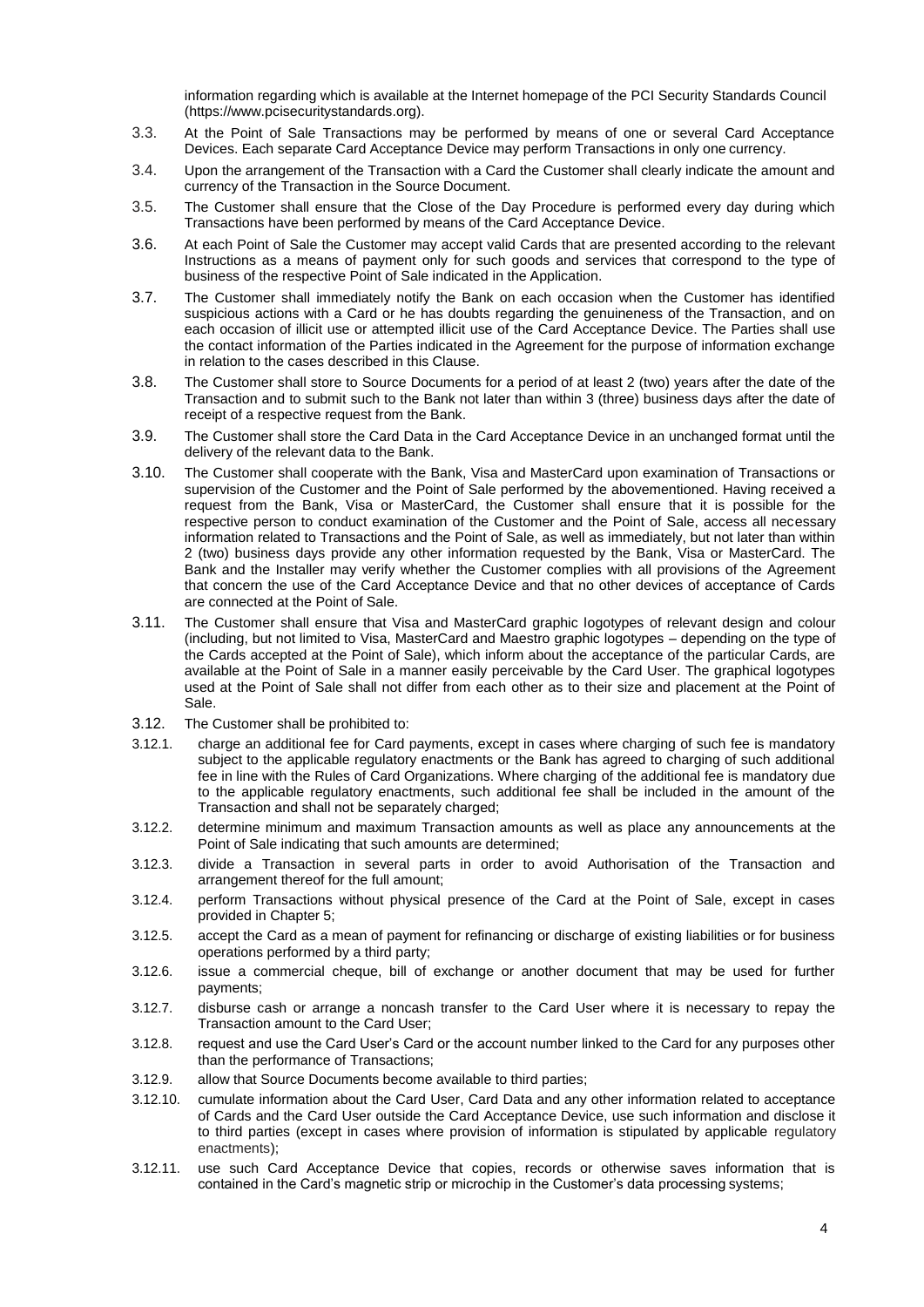- 3.12.12. allow that Cards are accepted via Card Acceptance Devices by such employees of the Customer who have not been trained to accept Cards and have not been acquainted with Customer's duties and liability provided in the Agreement;
- 3.12.13. place the Card Acceptance Device so that a third party may freely, without being monitored on the part of the Customer access the Card Acceptance Device and use it;
- 3.12.14. store Card PIN code, PIN code block, full magnetic strip and microchip (EMV chip) data together with Card Data in the Card Acceptance Devices owned or used by the Customer or any other systems owned or used by it (e.g. video surveillance systems);
- 3.12.15. use the name of Visa or MasterCard or any other information regarding Visa or MasterCard (including, but not limited to Visa and MasterCard graphic logotypes) in advertisements, announcements or in any other manner without prior written consent of the Bank;
- 3.12.16. use the name of the Bank or any other information related to the Bank (including, but not limited to the Bank's graphic logotype) or information related to the services provided in accordance with the Agreement in advertisements, announcements or in any other manner without prior written consent of the Bank;
- 3.12.17. place notifications at the Point of Sale regarding that the Bank, Visa or MasterCard support or advise the goods or services offered by the Customer;
- 3.12.18. demonstrate any type of biased attitude towards Card Users depending on identity of the Card User or Issuer (including, but not limited to different handling of Transactions with Cards issued by different Issuers or Cards of different payment card systems), except in cases when prior written consent of the Bank has been received.

# **4. INSTALLATION, ACCEPTANCE, USE AND DELIVERY OF THE CARD ACCEPTANCE DEVICE**

- 4.1. The provisions of Clause 4.2 and further Clauses shall apply to such Card Acceptance Device as the Customer receives from the Installer subject to the Agreement.
- 4.2. The Bank shall ensure that the Installer supplies to the Customer and installs at the Point of Sale the Card Acceptance Devices indicated in the Application (fully set, in working order and sealed) in the quantity indicated in the Application and provide the Customer with the Operation Manual of the Card Acceptance Device within 5 (five) business days after the date on which an Application, in the form and substance acceptable to the Bank has been submitted to the Bank and the preconditions for installation of the respective Card Acceptance Devices at the particular Point of Sale have been met. The Customer shall cover the expenses related to the training of the Customer's employees to work with the Card Acceptance Device, as well as expenses related to the installation of the Card Acceptance Device at the particular Point of Sale (for example, costs of installing the relevant electronic communication networks and electric wiring connections, costs of purchasing the equipment, devices and gadgets necessary to connect the Card Acceptance Device to the electronic communication network and the functioning thereof).
- 4.3. An acceptance-delivery statement in 3 (three) counterparts shall be completed for the supply and installation of each Card Acceptance Device, signed by the Customer and the Installer: 1 (one) counterpart for the Customer, 1 (one) counterpart for the Installer and 1 (one) counterpart for the Bank. The Customer's signature under the acceptance-delivery statement shall confirm, among other things, that the Installer has provided the Customer with the Operation Manual of the Card Acceptance Device and that the Customer has become familiar with it and undertakes to comply with the same.
- 4.4. The Customer shall use the Card Acceptance Device for the acceptance of Cards at the Point of Sale according to the Operation Manual of the Card Acceptance Device.
- 4.5. The Customer shall ensure that the Card Acceptance Device is preserved in its full setting and working order, including preservation of the sealing.
- 4.6. If damage occurs to the Card Acceptance Device or the labelling thereof, the Customer shall immediately notify the Installer by calling any of the telephone numbers indicated on the respective Card Acceptance Device.
- 4.7. The Customer shall not use other devices for acceptance of Cards at the Point of Sale without a written permission of the Bank.
- 4.8. The Customer may consult the Installer regarding issues related to the use of the Card Acceptance Device by calling any of the telephone numbers indicated on the Card Acceptance Device.
- 4.9. During the validity period of the Agreement the Customer may terminate use of any individual Card Acceptance Device by notifying the Bank thereof not later than 30 (thirty) days in advance. The Customer shall deliver the respective Card Acceptance Device (in full setting, in working order and sealed) to the Installer within 3 (three) days after the expiry of the term of use of the respective Card Acceptance Device.
- 4.10. Within 3 (three) business days after the expiry of the Agreement the Customer shall deliver to the Installer all Card Acceptance Devices (in full setting, in working order and sealed) at the disposal of thCustomer.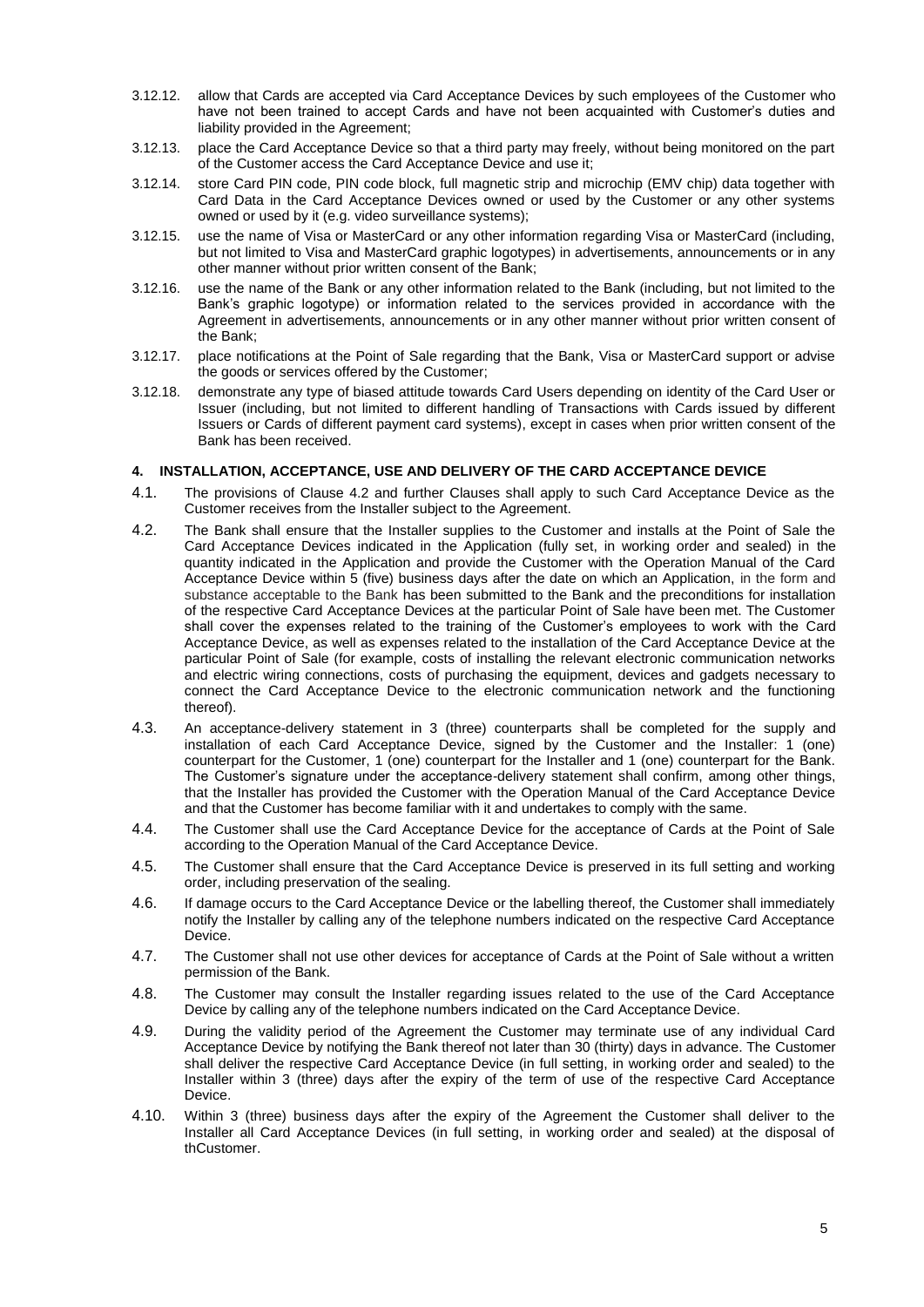#### **5. SPECIAL PROVISIONS REGARDING CASH DISBURSEMENT TRANSACTIONS AND TRANSACTIONS WITHOUT PHYSICAL PRESENCE OF THE CARD**

- 5.1. The Customer may perform Cash Disbursement Transactions at the Point of Sale only in the cases when it is indicated in the Application. The limit of one Cash Disbursement Transaction shall be EUR 100.00 (one hundred euro).
- 5.2. The Customer may perform Transactions without physical presence of the Card at the Point of Sale in the cases where in the Application is provided that Customer at the Point of Sale will make Transactions without physical presence of the Card and the Bank has accepted it (including Transactions related to the car rental services or services of guest accommodation at guest accommodation lodgings provided by the Customer). In such cases the Customer shall clearly and unambiguously inform the Card User prior to the performance of the Transaction on that the Customer will arrange or may arrange the Transaction without physical presence of the Card and that the Customer will perform or may perform pre-authorisation.
- 5.3. The Customer should take into consideration the enhanced risks for Complaints under the Rules of Card Organizations in case of Transactions without physical presence of the Card, which may result in the Customer's duty under the Agreement to refund the Transaction amount to the Bank.

# **6. COMPLAINTS**

- 6.1. The Bank shall notify the Customer on each received Complaint by communicating it to the Customer's contact person indicated in the Agreement and requesting submission of Source Documents.
- 6.2. Within 3 (three) business days after the Customer has received the Bank's notice regarding the Complaint the Customer shall either recognise the Complaint as substantiated and inform the Bank respectively or disprove the Complaint by submitting to the Bank the Source Documents requested by the latter and the Customer's written explanation.
- 6.3. If the Customer fails to submit to the Bank the requested Source Documents and the Customer's written explanation within the term indicated in Clause 6.2, the Bank may assume that the Customer has found the respective Complaint to the substantiated.
- 6.4. The Customer shall, immediately but not later than within 2 (two) business days after the Customer has received the Bank's notice of the Complaint, pay to the Bank the amounts of the Transactions regarding which the Complaints have been received, as well as cover all other expenses related to the received Complaints and the contesting thereof.
- 6.5. The Parties may use electronic mail to send the notices and other information related to Complaints.

# **7. PAYMENTS**

- 7.1. Within 3 (thee) business days after the completion of the Close of the Day Procedure with the Card Acceptance Device the Bank shall pay to the Customer the amounts of the Transactions regarding which the Close of the Day Procedure was performed on the respective date. Upon paying the abovementioned amounts to the Customer the Bank shall deduct the Service Fees related to the Transactions. The Bank shall pay the amounts indicated in this Clause to the Customer in the currency in which the respective Transactions were performed by transferring the relevant amounts of cash to the Customer's current account indicated by the Customer in the Application for the purpose of receipt of such amounts.
- 7.2. If the Customer has not performed the Close of the Day Procedure with the Card Acceptance Device for more than 5 (five) consecutive days, the Bank may postpone the payment of the amounts owed to the Customer as stated in Clause 7.1 until the Customer performs the obligations under Clause 3.5 regarding the Close of the Day Procedure.
- 7.3. If a Complaint has been received regarding a Transaction the Bank may withhold the amount of the respective Transaction in the Customer's account for the period that does not exceed 180 (one hundred eighty) days.
- 7.4. If additional examination is necessary in relation to a Transaction pursuant to the Rules of Card Organizations, the Bank may withhold the payment of the amount of the respective Transaction to the Customer for the period of such examination.
- 7.5. The amounts owed to the Bank in accordance with the Rules shall be debited from the Customer's accounts which are opened with the Bank in accordance with the General Terms and the Bank's Account Maintenance and Card Usage Rules. The Bank shall have the right also to deduct amounts owed to the Bank in accordance with the Rules from the amounts of the Transaction amounts owed to the Customer.
- 7.6. If the Bank has to perform currency exchange in order to make Contractual Payment, such currency exchange shall be performed at the currency exchange rate set by the Bank and effective at the time when the respective amount is debited (Clause 7.5). The provisions of this Clause shall also apply if the Contractual Payment is made through the Bank having exercised Financial Pledge.
- 7.7. If it is not possible to make a Contractual Payment according to the procedure specified in Clause 7.5, the Customer shall make such Contractual Payment to the Bank not later than within 5 (five) business days after the receipt of a respective request from the Bank.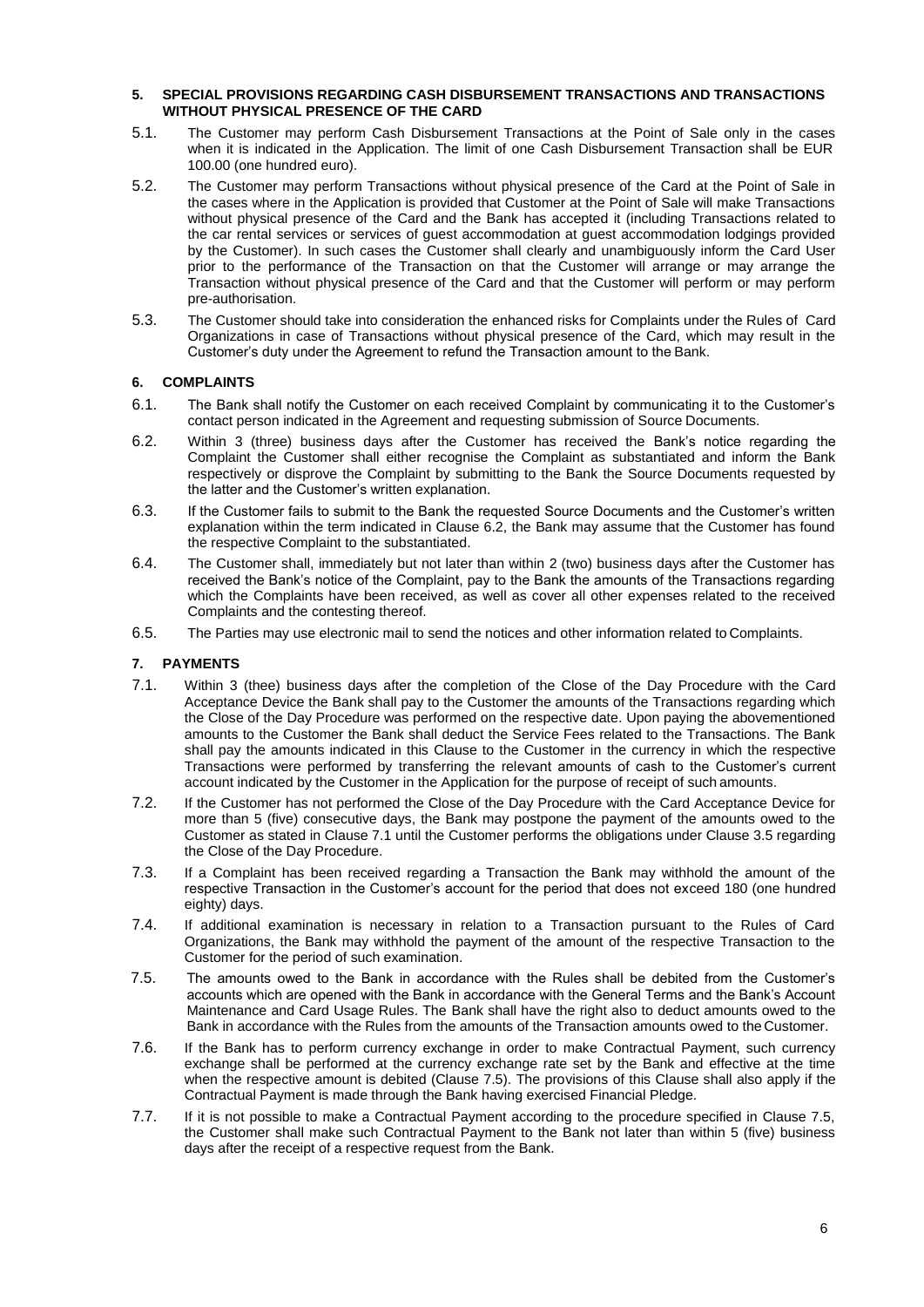# **8. FINANCIAL COLLATERAL**

- 8.1. In order to secure performance of the Secured Obligations the Customer shall pledge to the Bank the Financial Collateral in accordance with the provisions of this Clause and further Clauses. The Security Deposit is a part of the Financial Collateral and the Financial Pledge applies to it.
- 8.2. The Financial Pledge of the Financial Collateral shall be effective until the expiry of the Complaint submission term and the term of availability of the Security Deposit, as well as all Secured Obligations have been performed and the Bank is released under the Agreement from all obligations of any payments to third parties.
- 8.3. By entering into the Agreement the Customer represents to the Bank that the Customer may freely deal with the Financial Collateral (also to pledge it in accordance with the Rules) and also that the Financial Collateral has not been pledged to any other person or otherwise encumbered. In respect of the Customer's future deposits with the Bank and the funds which otherwise will be owed in the future by the Bank to the Customer and which, in accordance with the law, may be an object of financial pledge the representations indicated in this Clause shall be deemed to be made by the Customer at the time when the respective deposits (funds) become a part of the Financial Collateral.
- 8.4. During the time when the Financial Pledge is effective the Customer shall not, without prior written consent of the Bank, pledge or otherwise encumber the Financial Collateral (any part thereof), or exercise its other rights in respect of the Financial Collateral (any part thereof) if such exercising of the rights contradicts the obligations of the Customer arising out of the Rules or in any manner whatsoever terminates or limits the rights of the Bank granted to it by the Rules.
- 8.5. Subject to the restrictions regarding dealing with the Financial Collateral set out in the Rules and in other agreements between the Parties, the Customer may deal with the Financial Collateral. However, if the Bank exercises its right in respect of the Financial Collateral in accordance with the Rules, all Bank's claims for the securing of which the Financial Collateral has been pledged in accordance with Rules shall be satisfied at first and only after satisfaction of such claims the Customer shall be entitled to deal with the remaining part of the Financial Collateral (if any).
- 8.6. If the Customer delays the Contractual Payment, the Bank shall be entitled, without prior notification thereof to the Customer, to suspend debit Operations with the Financial Collateral (any part thereof) and apply the Financial Collateral (any part thereof) to make the respective Contractual Payment. In such case at first the funds shall be debited from the accounts opened in the currency in which the respective Contractual Payment has to be made under the Rules.
- 8.7. If the Financial Collateral is pledged to secure the Bank's claims arising out of several different grounds (agreements), then upon occurrence of the basis for applying of the Financial Collateral to discharge of the Bank's claims the Bank is entitled to choose for discharge of what claims and in what amount the Financial Collateral shall be applied.
- 8.8. Amendments to and novations of the provisions of Secured Obligations shall in no manner whatsoever terminate or limit the Financial Pledge or other rights of the Bank granted to it under the Rules in respect of the Financial Collateral, and furthermore they shall in no manner whatsoever release the Customer from the obligations that it have assumed under the Rules in respect of the Financial Collateral.
- 8.9. The Financial Pledge shall also secure the performance of such Secured Obligations that arise out of any amendments to the provisions of the Secured Obligations and any novations of the provisions of the Secured Obligations (including, but not limited to such amendments to the provisions of Secured Obligations and such novations of the provisions of the Secured Obligations that decrease or increase the payable amount, decrease or increase the interest rate or reduce or extend the payment term).
- 8.10. Unless otherwise provided in the Rules, the provisions of Clauses 8.8 and 8.9 shall also apply in the case the amendments to and novations of the provisions of Secured Obligations have been made without prior notice thereof to the Customer and without receipt from the Customer consent to the making thereof, as well as in the event the regulatory enactments which apply to the Secured Obligations allow for such procedure of amending or novation (respectively) of the provisions of the Secured Obligations.

# **9. THE SECURITY DEPOSIT**

- 9.1. To ensure the performance of the Secured Obligations the Customer shall pay the Security Deposit to the Bank. The provisions of calculation, payment and use of the Security Deposit are specified in Clause 9.2 and the following Clauses.
- 9.2. The Customer shall ensure that the Security Deposit in the amount specified in the Agreement is freely available to the Bank in the Security Deposit Account over the entire validity term of the Agreement and additionally for 4 (four) calendar months after the expiry of the Agreement.
- 9.3. For the purposes of the Agreement it is deemed that the Security Deposit is freely available to the Bank in the Security Deposit Account, provided no prohibition to debit the Security Deposit Account for the Security Deposit under the Agreement or no prohibition to use the Security Deposit for the compliance with the Secured Obligations under the Agreement has been imposed as provided for by regulatory enactments.
- 9.4. Upon entering into the Agreement the amount of the Security Deposit shall be equal to the amount of the Initial Security Deposit. As of the next calendar month after the signing of the Agreement, 1 (one) time within a calendar month – by the  $10<sup>th</sup>$  (tenth) date of each respective month – the amount of the Security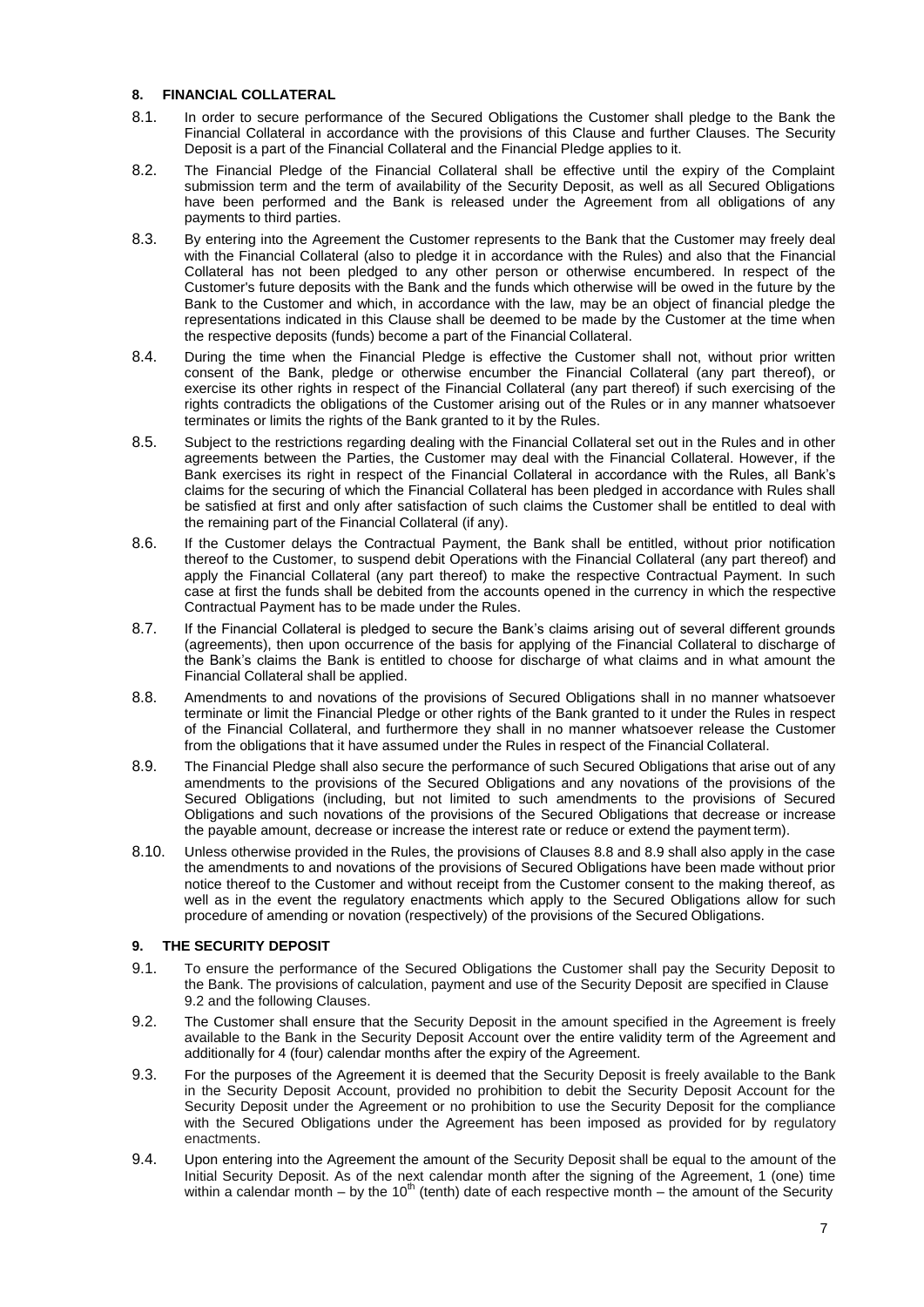Deposit for the next period of time will be stated in line with the provisions of the Agreement regarding the calculation of the Further Security Deposit Amount.

- 9.5. If the Further Security Deposit Amount calculated according to Clause 9.4 is smaller than the Initial Security Deposit Amount, the Further Security Deposit Amount shall be equal to the Initial Security Deposit Amount for the period of time until the next date of stating the Further Security Deposit Amount.
- 9.6. Should the Bank have any grounds to believe that it may incur any loss or expenses in relation to the Agreement, the amount of which may exceed the amount of the Security Deposit stated according to Clause 9.4 and 9.5, the Bank may unilaterally increase the amount of the Security Deposit specified under the Agreement by notifying the Customer thereof not later than within 3 (three) business days.
- 9.7. If the amount of the Security Deposit freely available to the Bank in the Security Deposit Account is from time to time smaller than the Security Deposit amount specified under the Agreement, the Customer shall without delay transfer to the Security Deposit Account cash assets in the amount that is equal to the difference between the amount of the Security Deposit specified under the Agreement and the amount of the Security Deposit freely available to the Bank in the Security Deposit Account.
- 9.8. Should the Bank consider that the Bank may incur any loss or expenses in relation to the Agreement after the expiry of the Security Deposit Availability Term, the Bank may at any time unilaterally extent the Security Deposit Availability Term for the period of time that the Bank deems necessary. Within such period of time the amount of the Security Deposit shall not be recalculated – it shall remain as it was at the time when the Bank decided to extend the Security Deposit Availability Term.
- 9.9. The debit Operations with the Security Deposit (or any part thereof) except debit Operations that are necessary for execution of the Contractual Payments in accordance with the Rules in the cases specified in the Rules shall be suspended until the expiry of the Security Deposit Availability Term.
- 9.10. If claims by third person have been addressed to the Security Deposit (any part thereof) or the Financial Pledge over the Security Deposit (any part thereof) has been challenged or become invalid, the Customer shall, upon the request of the Bank, provide to the Bank additional security, acceptable to the Bank, in order to secure performance of the Secured Obligations. Such additional security shall be provided within the term indicated by the Bank.
- 9.11. If a third person raises claims for the Security Deposit (any part thereof) by disputing the Financial Pledge to the Security Deposit (any part thereof), the Customer shall hold harmless the Financial Pledge and compensate the Bank for all loss and expenses incurred in relation to the disputing of the Financial Pledge.

# **10. LIABILITY**

- 10.1. Unless the Rules specify otherwise, each Party shall be liable towards the other for the failure or insufficient performance of its obligations arising from the Agreement subject to the General Terms.
- 10.2. The Customer shall indemnify the Bank against all expenses and loss that the Bank has incurred in relation to the Point of Sale, Transactions, Complaints and other issues related to the acceptance of Cards, including, but not limited to:
- 10.2.1. any payments required by Visa and MasterCard in relation to the Customer and the Point of Sale;
- 10.2.2. any payments in all cases when the Issuer submits substantiated Complaint disputing a Transaction in cases specified in the Rules of Card Organization (i.e. the Card User has refused the Transaction, the Transaction is fraudulent, the Card User has not received the goods or services purchased within the Transaction etc.);
- 10.2.3. loss and expenses incurred by the Bank where the Customer uses the Card Acceptance Device for provision of services or selling of goods that do not correspond to the Customer's type of business indicated in the Application;
- 10.2.4. loss and expenses related to damage, destruction, theft, robbery or other manner of loss of the Card Acceptance Device or renewal of damaged labelling of a Card Acceptance Device;
- 10.2.5. any payments requested by the Installer with regard to the Customer's failure or insufficient performance of his obligations related to the installation at the Point of Sale of a Card Acceptance Device that the Customer receives from the Installer under the Agreement, the acceptance from the Installer thereof, and use and delivery to the Installer thereof.
- 10.3. The Bank shall not be held liable for the goods and services offered at the Point of Sale (including, but not limited to the quality, price and delivery of the goods and services), for the operation of the Point of Sale as well as for any claims between the Customer and the Card Users.

#### **11. INTEREST AND CONTRACTUAL PENALTY**

- 11.1. If by the set due date the Customer does not make to the Bank any of the Contractual Payments the Customer shall pay to the Bank the interest of 0.05% (five hundredth of the percentage point) of the overdue Contractual Payment per each day of delay.
- 11.2. For failure or partial failure of the obligations under the Agreement the Customer shall, upon the Bank's request, pay to the Bank contractual penalty in the amount of EUR 100.00 (one hundred euro) for each day of failed or insufficiently performed obligations and immediately rectify the concerned violation, provided it is subject to rectifying.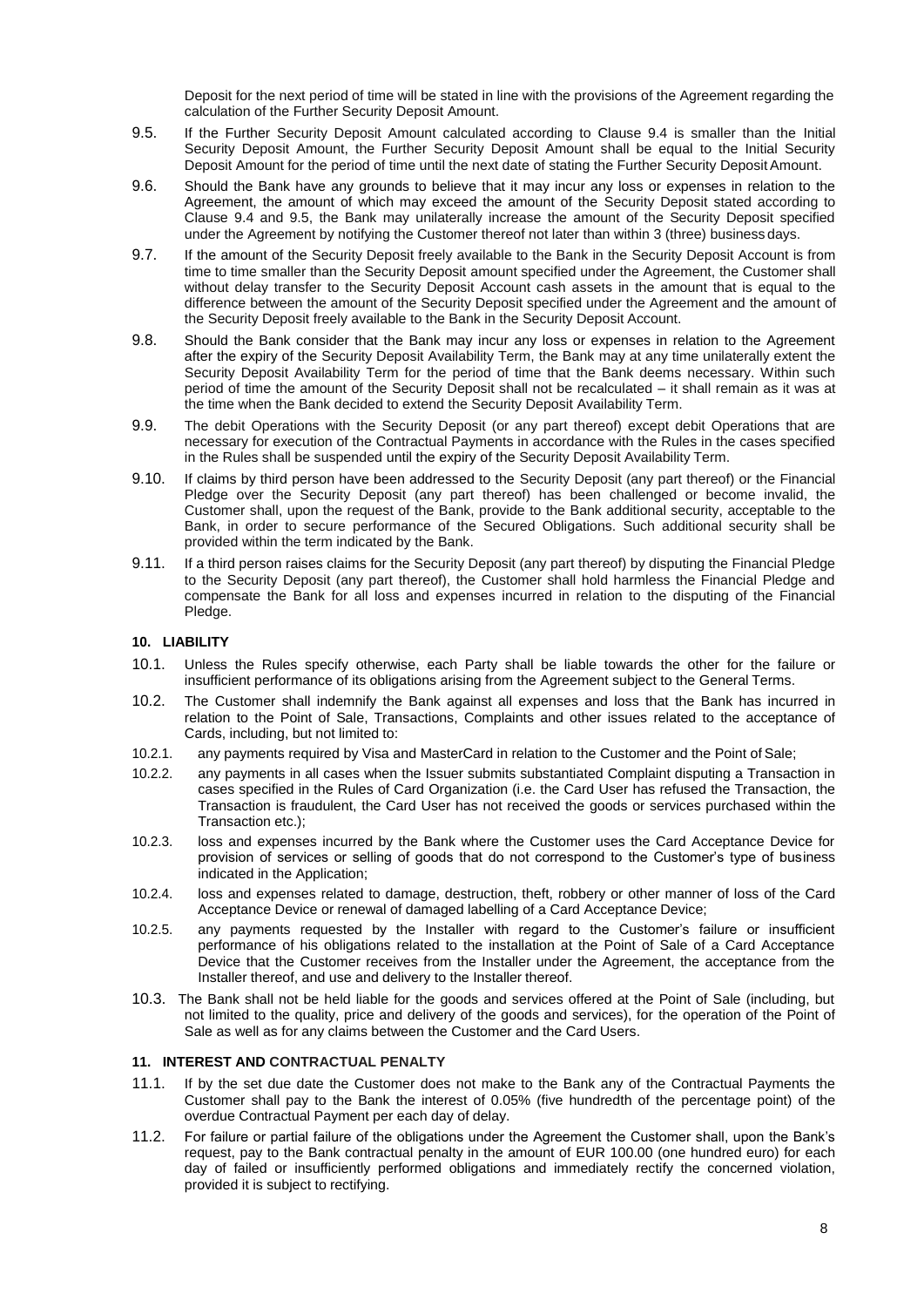- 11.3. Should the Bank establish that any goods or services that do not correspond to the Customer's type of business indicated in the Application are being sold using the Card Acceptance Device, the Customer shall, upon the Bank's request, pay to the Bank contractual penalty in the amount equal to the sum of the Transactions performed by means of the respective Card Acceptance Device during the previous calendar month.
- 11.4. Payment of the contractual penalties set forth in the Agreement does not release the Customer from the obligation to fulfil the Agreement, as well as does not affect the amount of loss to be reimbursed, and it may not be added to reimbursement of loss.
- 11.5. The provisions of Clause 11.1 regarding the interest payable on defaulted Contractual Payments and the provisions of Chapter 11 regarding contractual penalties shall apply to the extent of the restrictions applicable to the amount of such interest and penalties (respectively) pursuant to regulatory enactments.
- 11.6. Should the Bank have any suspicion concerning the unlawfulness of a Transaction the Bank may, at its own discretion, suspend the operation of the Card Acceptance Device by means of which the respective Transaction has been performed and other Card Acceptance Devices at the concerned Point of Sale until final clarification of circumstances.

# **12. CONFIDENTIALITY AND PROCESSING OF PERSONAL DATA**

- 12.1. The Customer shall not, with consideration of the exceptions set forth in the Agreement, disclose to any third party the confidential information that the Customer has obtained in relation to the Agreement. With consideration of the exceptions specified in Clause 12.2, the confidential information for the purposes of this Clause (hereinafter also - "Confidential Information") is deemed to be the information of the content of the Agreement or any other document related to the Agreement, the Card User's personal data, Card Data, information on the Bank's services or business, any information that is deemed the Bank's trade secret, as well as any other information that the Bank orally or in writing refers to as confidential information, as well as any other information the becoming available of which to a third party may cause loss to the Bank. The Customer shall not use confidential information for any purposes other than related to the Agreement.
- 12.2. The following shall not be deemed the Confidential Information:
- 12.2.1. information that is general knowledge or available on the public domain at the time of disclosure thereof, or becomes such otherwise than by the fault of the Customer;
- 12.2.2. information that is lawfully known to the Customer at the time of receipt thereof and that the Customer is entitled to disclose without any restrictions;
- 12.2.3. information that the Bank provides to a third party without any restrictions regarding the disclosure of such information;
- 12.2.4. information provided to the Customer by a third party who has acquired such information in a lawful manner and is entitled to disclose it without any restrictions;
- 12.2.5. information on Service Fees and Interchange Fees related to the Transactions performed by the Cards whose Issuer is located in a country of the European Economic Area.
- 12.3. To prevent disclosure of the Confidential Information the Customer shall take reasonable measures of preservation of such information, which shall not be less strict than the measures taken by the Customer for the protection of his own information of similar nature.
- 12.4. The Customer shall ensure that the Confidential Information is available only to those employees, officials, proxies and invited experts (specialists) of the Customer, who needs the respective information to perform their designated assignments or other duties within the limits of the legal relations between these persons and the Customer.
- 12.5. The Customer may disclose the Confidential Information to a third party provided the Customer's rights or obligations to disclose the respective information to such third party are stipulated by the applicable regulatory enactments or the provisions of the Agreement.
- 12.6. The Customer shall compensate the Bank for loss caused to the Bank through the Customer's acts or omissions as a result of unlawful disclosure or use of the Confidential Information.
- 12.7. The Customer shall ensure that the personal data acquired during the course of performance of the Agreement are processed in line with the requirements of the applicable regulatory enactments. The Bank performs processing of personal data in accordance with Luminor Privacy Policy available on https://www.luminor.lv/en/privacy-policy.
- 12.8. The rights and obligations of the Bank in relation to use of the information concerning the Customer, the Agreement, its terms and conditions and the performance thereof and any other information (e.g. concerning the Customer's transactions) that the Bank has obtained in relation to the Agreement and the guaranteeing of the secrecy thereof is stipulated by the Credit Institutions Law and other applicable regulatory enactments, as well as the General Terms.
- 12.9. The Bank may provide any information on the Customer and the Agreement, its terms and conditions and the performance thereof (including, but not limited to the information related to the Point of Sale, Transactions related to the Point of Sale, suspicious operations with the Card and exceeding of the number of Complaints permitted for the Point of Sale), as well as any other information (e.g. concerning the Customer's transactions) that the Bank has obtained in relation to the Agreement to Visa and MasterCard when carrying out the examination related to Transactions or monitoring of the Customer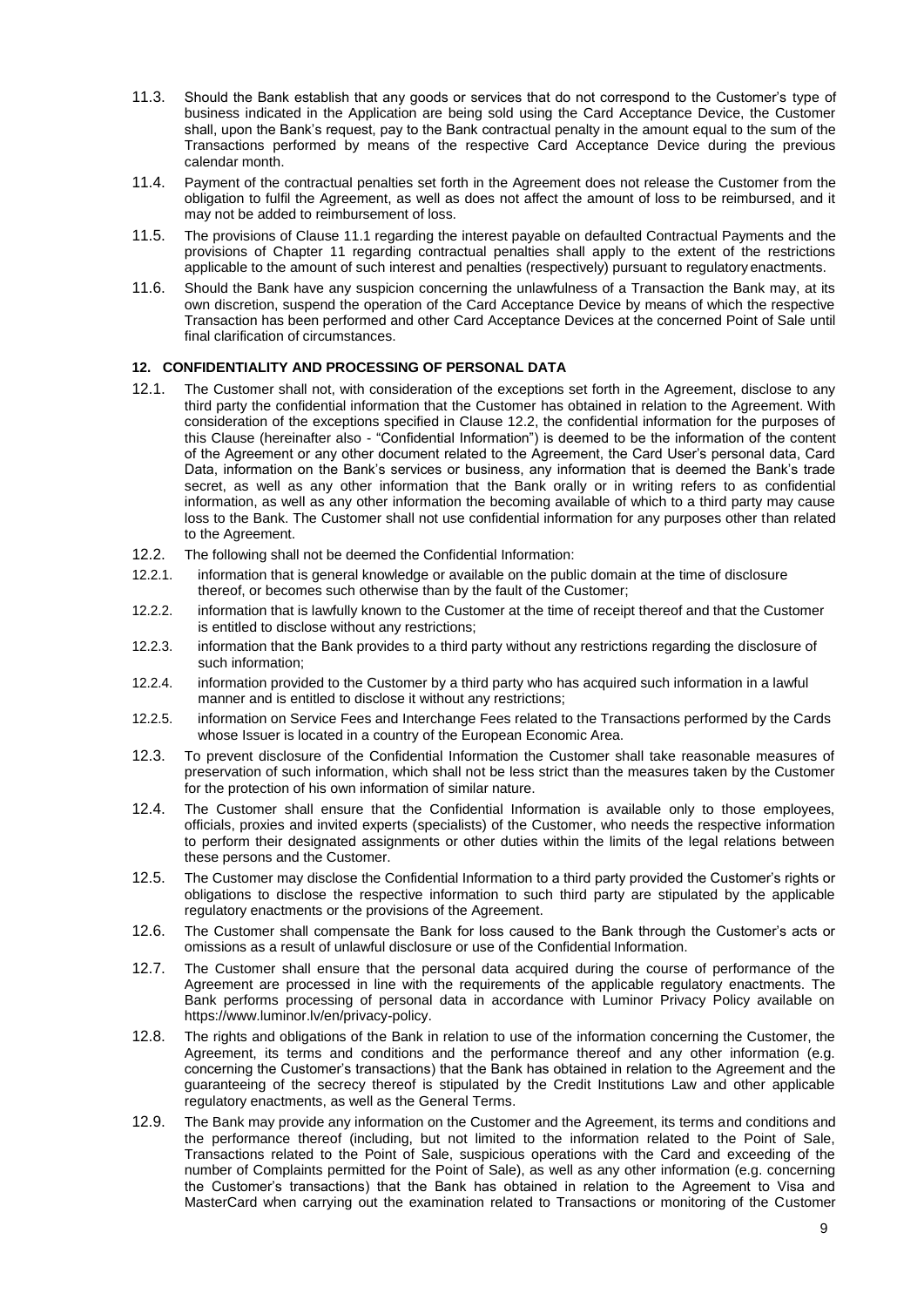and the Point of Sale in line with the Agreement. These rights of the Bank shall also apply to such information regarding the Customer, his accounts and transactions, the secret of which the Bank as a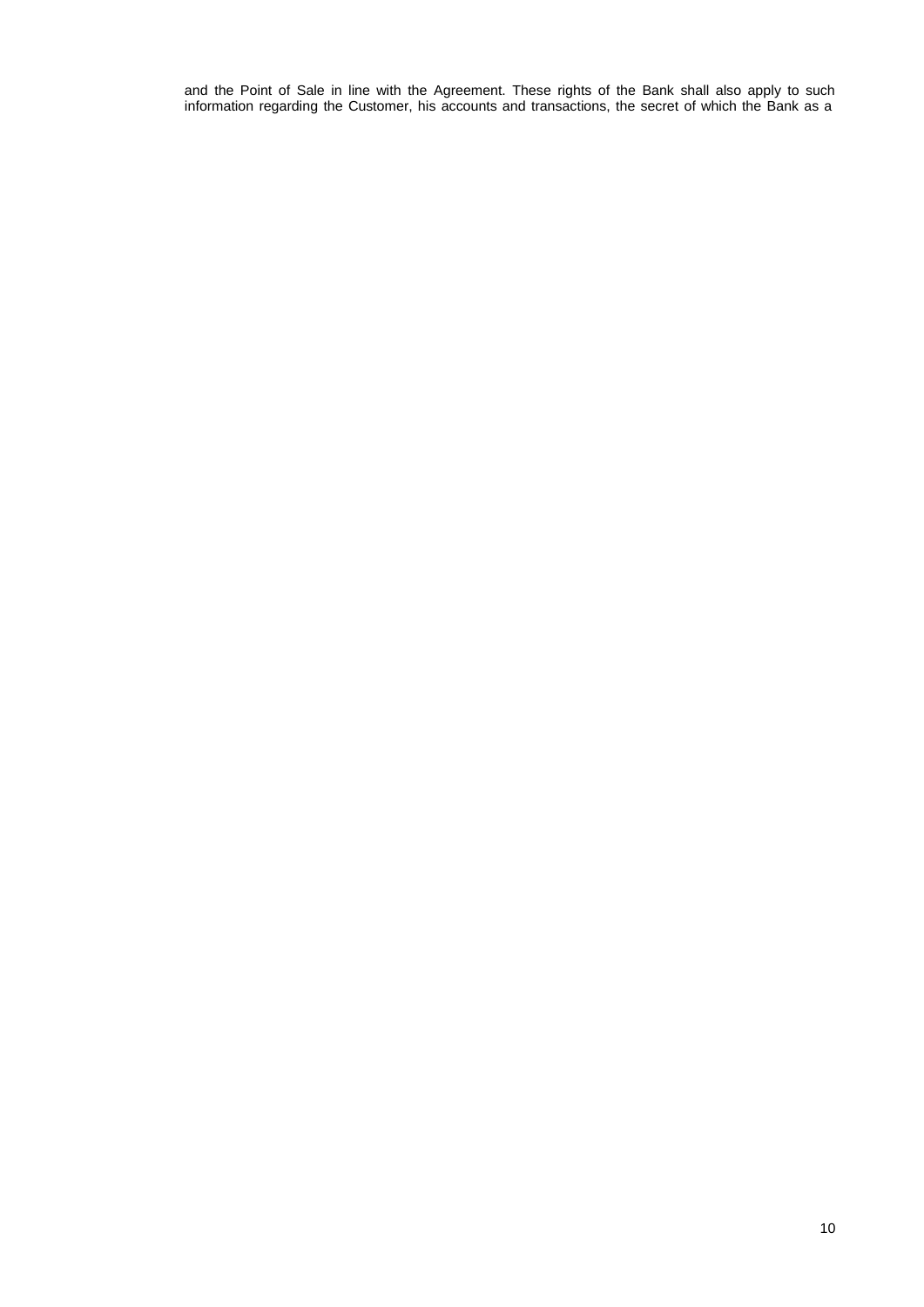credit institution is obliged to guarantee under the regulatory enactments of the Republic of Latvia and also to such information that is deemed the Customer's trade secret.

12.10. The provisions of Clause 12.9 will not restrict the Bank's right to provide the information indicated in Clauses 12.8 and 12.9 to the persons to which the Bank is entitled, subject to the General Terms, to provide such information regarding the Customer, his accounts and transactions, the secret of which the Bank as a credit institution is obliged to guarantee under the regulatory enactments of the Republic of Latvia.

#### **13. INFORMATION ON INTERCHANGE FEES RELATED TO THE TRANSACTIONS**

- 13.1. Service Fee related to the performance of every Transactions payable by the Customer under the Agreement to the Bank, inter alia consists of the Interchange Fee and fee imposed by the Payment Card Organization covered by the Bank to provide the Card Acceptance Service. Information about the prospective value of the Interchange Fees and the fees imposed by Payment Card Organizations related to the Cards whose Issuers is located in a country of the European Economic Area is specified in the Appendix. Information on amounts of the Service Fees for the Transactions using Cards of each category and each brand, shall be provided by the Bank to the Customer upon its request.
- 13.2. Amount of the Interchange Fees and the fees imposed by the Payment Card Organizations specified in the Appendix is variable. The Bank is entitled to revise the information specified in the Appendix without any notice to the Customer. Amount of the Interchange Fees and the fees imposed by the Payment Card Organizations specified in the Appendix shall in no way affect the amount payable by the Customer to the Bank as the Service Fee related to the Transaction.
- 13.3. Upon the Customer's request and at the latter's discretion the Bank shall provide the Customer with daily, weekly or monthly reports (hereinafter also referred to as the "Reports") on the Service Fees applied during the previous reference period on every Transaction, separately specifying the Interchange Fee paid by the Bank to the Issuer in relation to this Transaction. The Bank shall dispatch the Reports using electronic mail. Should the Customer fail to request the provision of the Reports from the Bank, it shall be considered a Customer's waiver from the receipt of Reports.
- 13.4. For preparation of the Reports the Bank shall use the data publicized in information systems of the Payment Card Organizations on Interchange Fees accessible to all licence holders of the respective Payment Card Organizations. The actual Interchange Fee paid by the Bank to the Issuer related to the Transaction may differ from the one specified by the Bank in the Report.

#### **14. TERM AND TERMINATION OF THE AGREEMENT**

- 14.1. The Agreement shall enter into effect when signed by the representatives of the Parties and shall be effective for an unspecified term.
- 14.2. The Agreement may be terminated should the Parties agree so, or any Party unilaterally terminates the Agreement according to the provisions of Clauses 14.3 - 14.5.
- 14.3. Each Party may unilaterally terminate the Agreement by notifying the other Party in writing at least 30 (thirty) days in advance. In such case the Agreement is deemed terminated as of the  $31<sup>st</sup>$  (thirty-first) day after the date of dispatching of such notice.
- 14.4. The Customer may unilaterally terminate the Agreement also in other cases indicated in the General Terms.
- 14.5. The Bank may also unilaterally terminate the Agreement with an immediate effect, should any of the following preconditions arise:
- 14.5.1. the Customer is failing or insufficiently performing his obligations under the Agreement;
- 14.5.2. the Customer has provided false information to the Bank either prior to entering into the Agreement or during the validity of the Agreement;
- 14.5.3. an application for legal protection proceedings or insolvency proceedings has been filed with the court in respect of the Customer;
- 14.5.4. the Bank has become aware of the activities of the Customer or the Point of Sale or events related to the Customer or the Point of Sale that in the opinion of the Bank may cause loss to the Bank or harm the reputation of the Bank's, Visa or MasterCard business, trade secrets, copyright or other personal copyright or interests protected by the law;
- 14.5.5. such event has occurred that, in the justified opinion of the Bank, causes material adverse changes to the Customer's business activities of financial standing and as a result of which the Bank has reasonable grounds to believe that due performance of the Customer's payment obligations to the Bank under the Agreement may become impossible;
- 14.5.6. the sum of Transactions that have been reported by the Issuer to the Bank as suspicious Transactions within 1 (one) calendar month exceeds 1.5% (one point five percent) of the Turnover of the particular calendar month at the Point of Sale;
- 14.5.7. the sum total of the Complaints received regarding the Transactions at the Point of Sale within 1 (one) calendar month exceeds 1.5% (one point five percent) of the Turnover of the particular calendar month at the Point of Sale or the number of the Transactions on which Complaints have been received exceeds 1.5% (one point five percent) of the total number of Transactions;